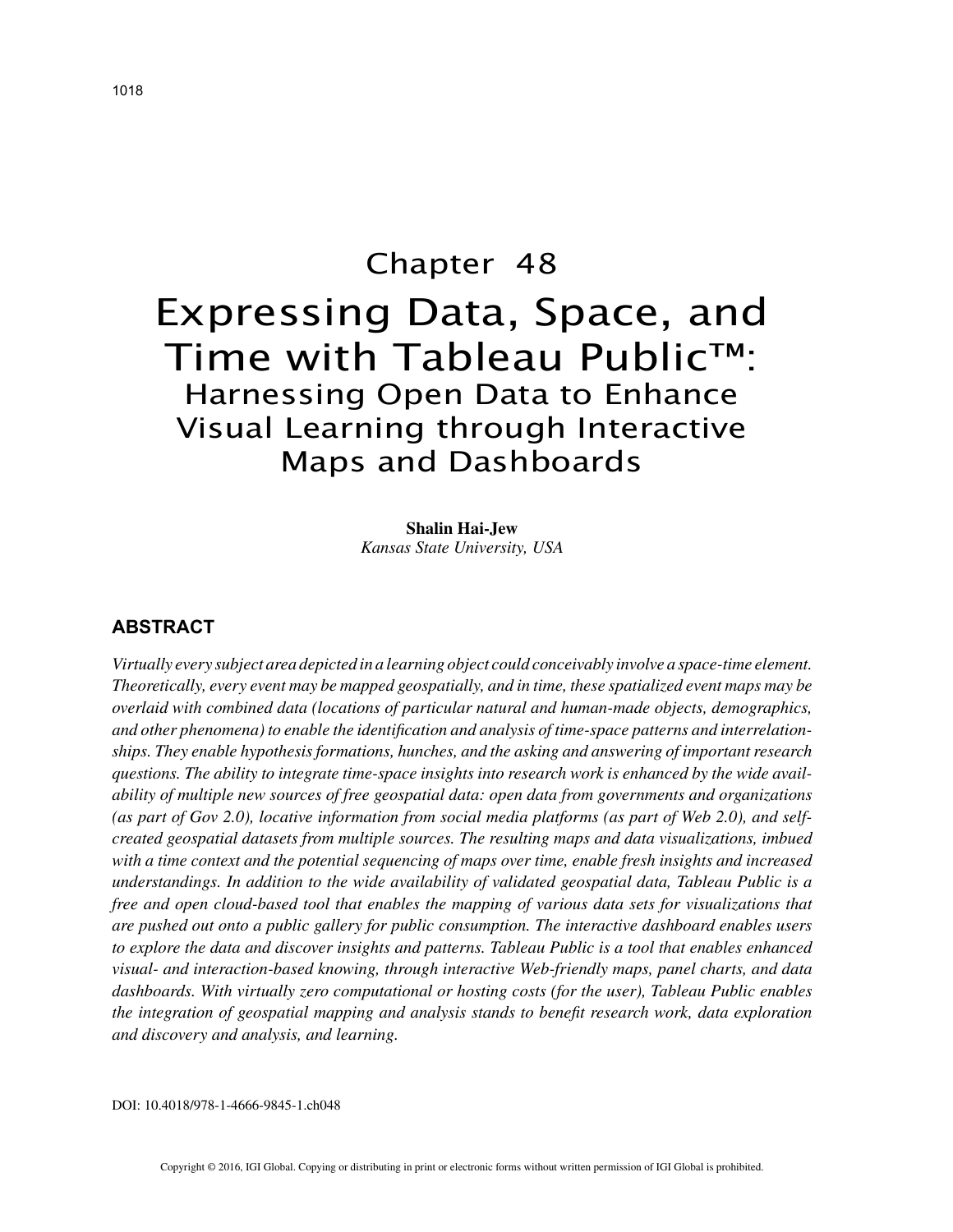# **INTRODUCTION**

In the age of "big data" and "open data," the broad public has access to more information than they have ever had historically. Some of this data has been released to the public domain through open government endeavors (Gov 2.0). Others have been shared as part of the "digital exhaust" (or "data exhaust") of Web 2.0, or the social age of the Web (with APIs enabling access to a range of social media platforms, social networking sites, microblogging sites, wikis, blogs, and other platforms). Another source of datasets comes from academia, with a range of sites that host downloadable datasets as part of the formal publication process. Beyond these prior open-access and / or open-source datasets, there are also propriety ones released by for-profit companies as part of their public service and public relations outreaches. Much data are collected by sensor networks in physical spaces and robots on the Internet and Web. The popularity of mobile devices, navigation systems, and software applications that track location data means that there are publicly available datasets of geo-spatial or locative information. Much of this data, though, cannot be understood coherently without running them through data analysis and visualization tools—to identify patterns and anomalies, as well as create data-based maps, graphs, and charts. If "big data" is going to have direct relevance to the general public, they have to be "big data"-literate: they have to be able to understand and query big data. Concomitant with the "democratization of data" are some tools that enable data processing and visualization. One leading free online tool, Tableau Public, the free public version of a professional enterprise suite (Tableau Professional), serves as a gateway to such data analysis and visualization. This chapter provides a light overview of the software tool and its possible use in multimedia presentations to enhance discovery learning.

The dynamically generated visualizations themselves are almost invariably multivariate and multidimensional, with labeled data in a variety of accessible visualizations; these may include multiple pages of related visualizations. While these visualizations may be complex, there are others that may be created for other purposes than research and discovery; some data visualizations are whimsical and attention-getting (to capture attention and encourage awareness of the data).

The public edition of Tableau Public provides a gigabyte of storage for each registered user. There is no "save" for the visualizations except through publishing out the data visualizations on the Tableau Public Gallery, which makes all visualizations publicly viewable in an infographics and data visualization gallery, along with the downloads of related datasets. The panel charts are zoomable and pan-able; they enable data filtering (with responsive dynamic revisualizations). This gallery is of particular use if public awareness is part desired outcomes. Such maps and data visualizations have been used in an emerging class of digital narratives, used by journalists and other storytellers (Segel & Heer, 2010) in computational journalism, or journalism which relies on in-depth data processing to tell "data stories" or "narrative visualizations". Such presentations meld data, statistics, design, information technology, and storytelling, for a broad audience. As such, these visualizations appear also as parts of commercial sites based around business, real estate, and others. They are used as online conversation starters in a variety of contexts.

Contents may be authored in Windows machines only, but the dashboards and data visualizations are viewable on Windows and Mac machines without any plug-ins required (just browsers with JavaScript enabled). The makers of this tool use the tagline, "Data In. Brilliance Out," to express their objectives for the tool. As a tool for multimedia presentations, Tableau Public enables rich and interactive data visualizations to broaden the perceptual (visual) and cognitive (symbolic reasoning, textual, and kinesthetic) learning channels to understand data. Tableau Public is a free tool (albeit a cloud and a hosted